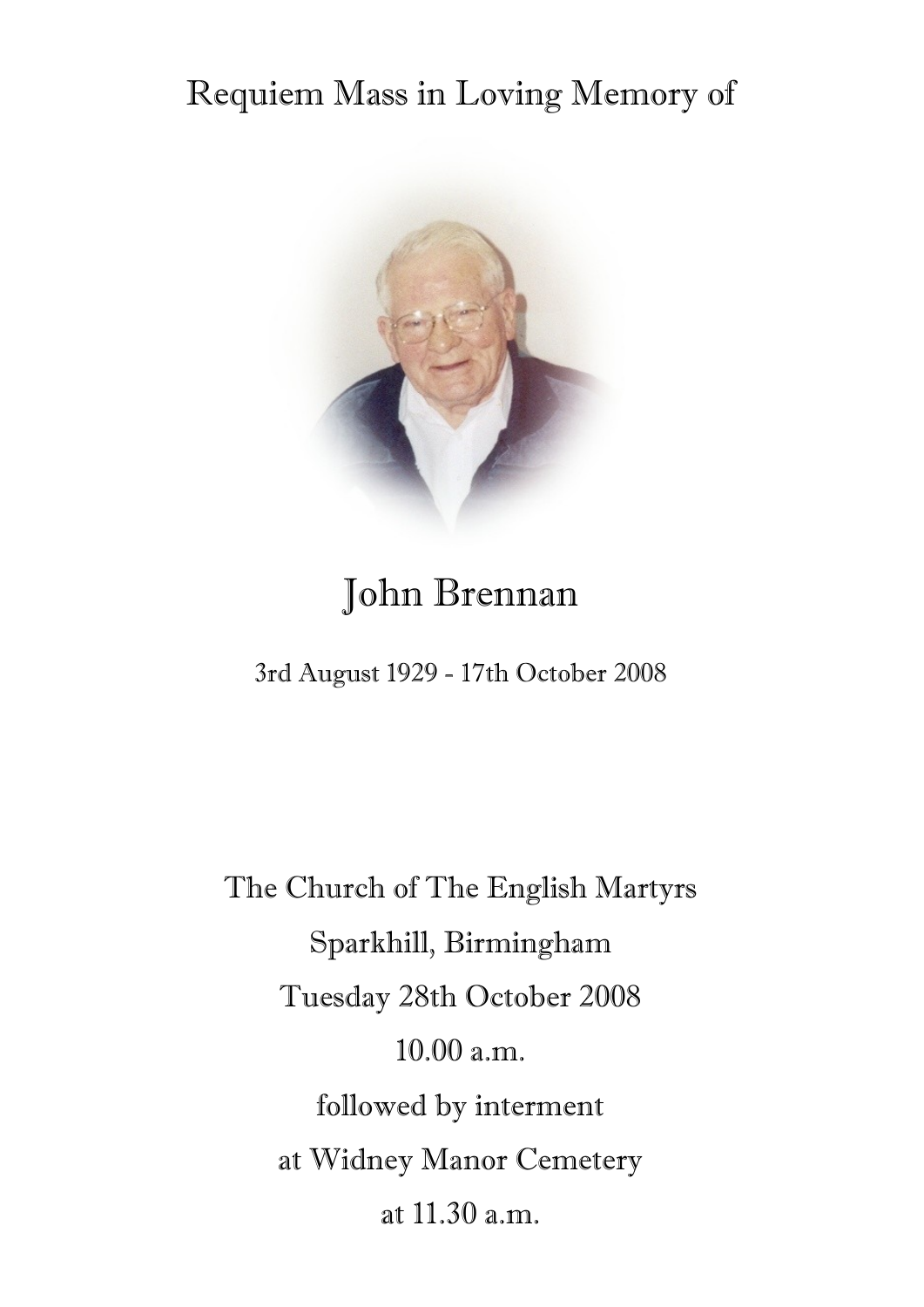# Order of Service

#### Entrance Hymn

I watch the sunrise lighting the sky, casting it's shadows near. And on this morning bright though it be, I feel those shadows near me.

But you are always close to me following all my ways. May I be always close to you following all your ways, Lord.

I watch the sunlight shine through the clouds, warming the earth below. And at the mid-day, life seems to say: 'I feel your brightness near me.'

For you are always close to me following all my ways. May I be always close to you following all your ways, Lord.

I watch the sunset fading away, lighting the clouds with sleep. And as the evening closes it's eyes, I feel your presence near me.

For you are always close to me following all my ways. May I be always close to you following all your ways, Lord.

I watch the moonlight guarding the night, waiting till morning comes. The air is silent, earth is at rest – only your peace is near me.

Yes you are always close to me following all my ways. May I be always close to you following all your ways, Lord.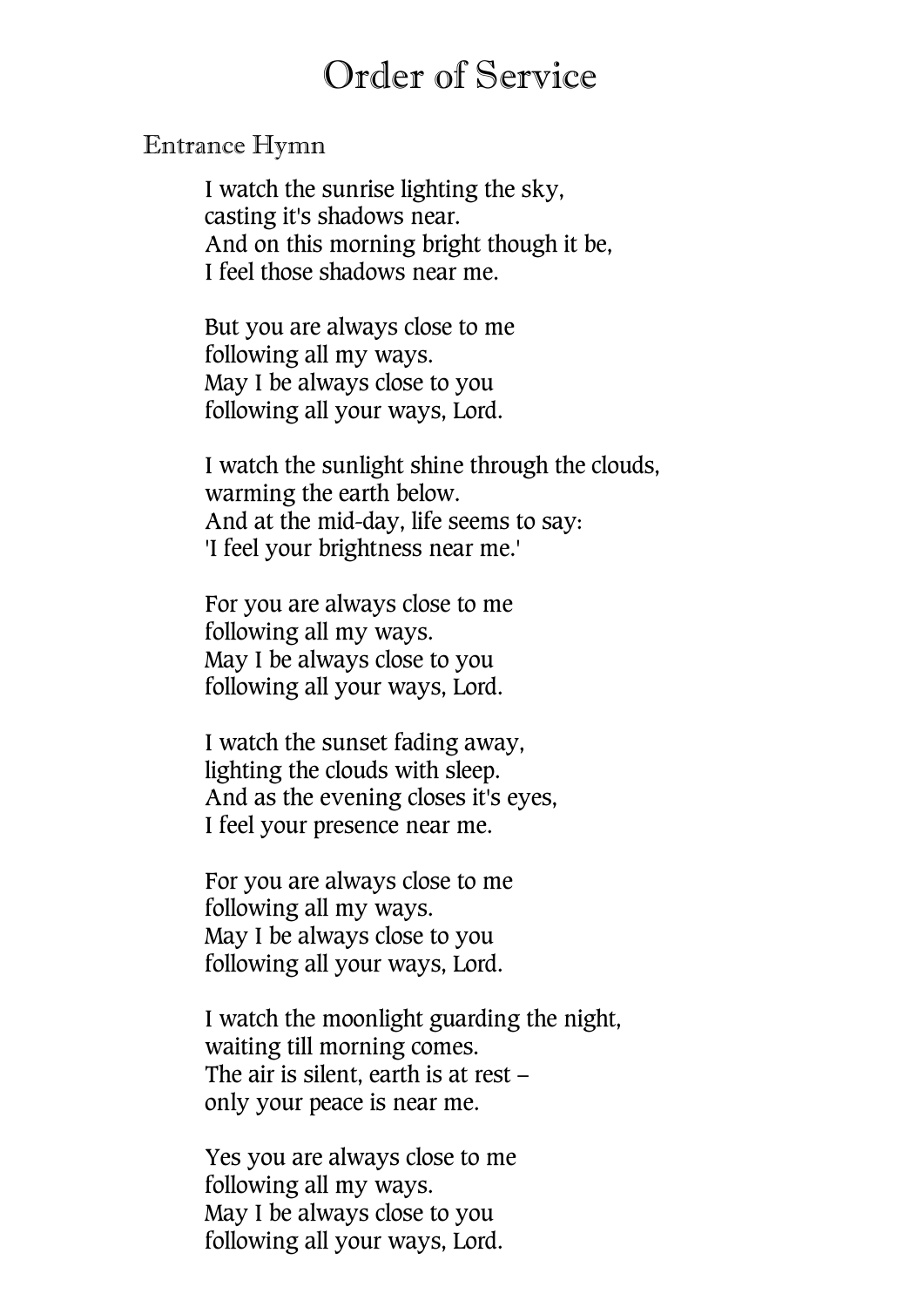First Reading

A Reading from the letter of St. Paul to the Romans

When we were baptised in Christ Jesus we were baptised in his death; In other words, when we were baptised we went into the tomb with Him and joined him in death, so that as Christ was raised from the dead by the Father's glory , we too might five a new fife. But we believe having died with Christ we shall return to life With him; Christ, as we know, having been raised from the dead will Never die again. Death has no power over him anymore.

This is the word of the Lord

Responsorial Psalm

 $R^2$ 'The Lord is my shepherd There is nothing I shall want'

The Lord is my shepherd; there is nothing I shall want. Fresh and green are the pastured where he gives me repose. Near restful water he leads me to revise my drooping spirit.  $\mathbb{R}^2$ 

He guides me along the right path; he is true to his name. If I should walk in the valley of darkness no evil would I fear. You are there with your crook and your staff; with these you give me comfort.  $\mathbb{R}^2$ 

You have prepared a banquet for me in the sight of my fees. My head you have anointed with oil; my cup is overflowing.  $\mathbb{R}^2$ 

Surely goodness and kindness shall follow me all the days of my life. In the Lord's own house shall I dwell forever and ever.  $\overrightarrow{R}$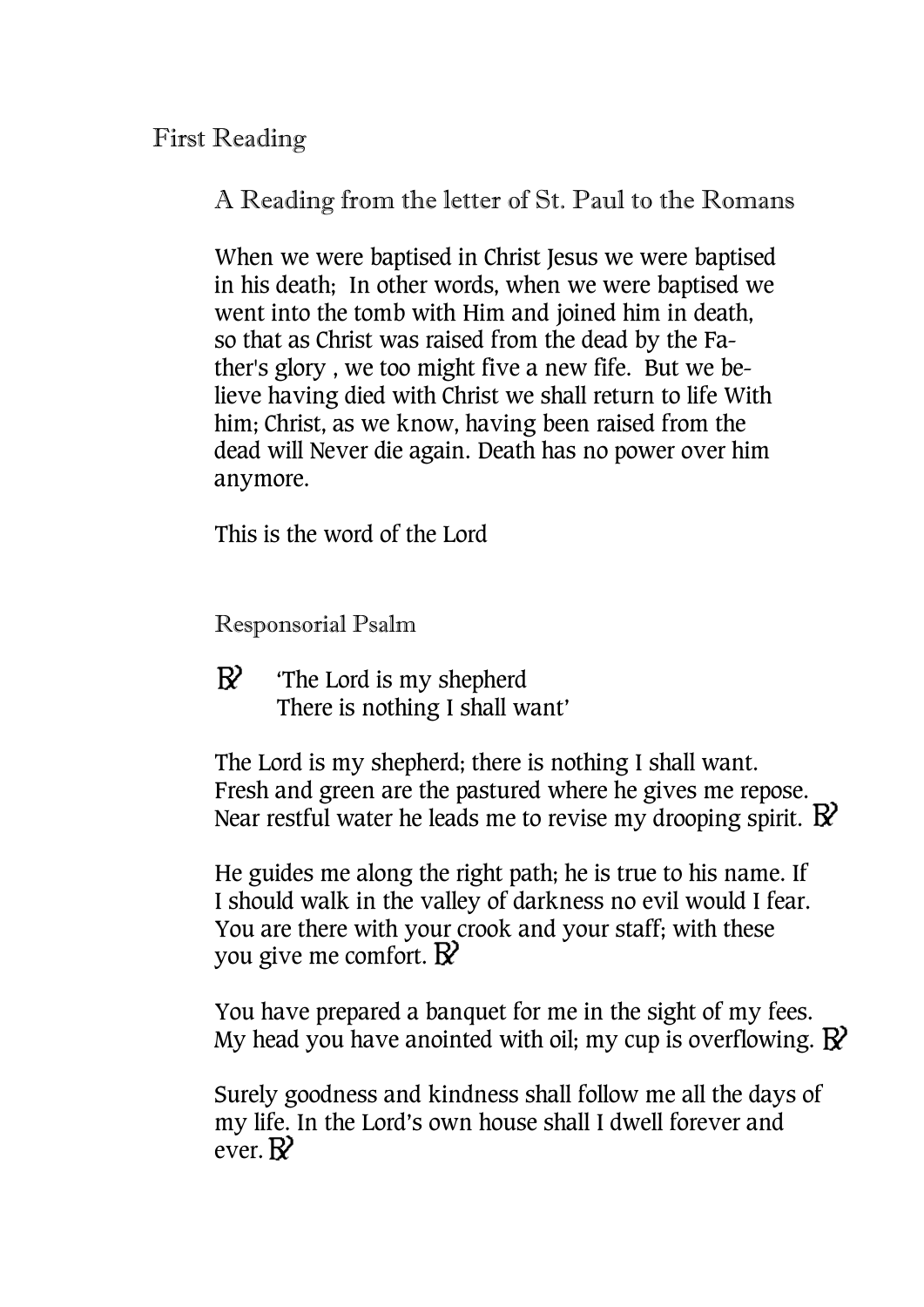Gospel Acclamation

Alleluia, alleluia! It is my Fathers will, says the Lord, That whoever believes in the Son Shall have eternal life, And that I shall raise him up on the last day. Alleluia!

A reading from the Holy Gospel according to John

*There are many rooms in my Father's house*

Jesus said to his disciples: 'Do not let your hearts be troubles Trust in God still, and trust in me. There are many rooms in my Father's house: If there were not, I should have told you. I am going now to prepare a place for you, And after I have gone and prepared you a place, I shall return to take you with me; So that where I am you may be too. You know the way to the place where I am going.'

Thomas said, 'Lord, we do not know where you are going, so how can we know the way?' Jesus said: 'I am the Way, the Truth and the Life. No one can come to the Father except through me.'

Homily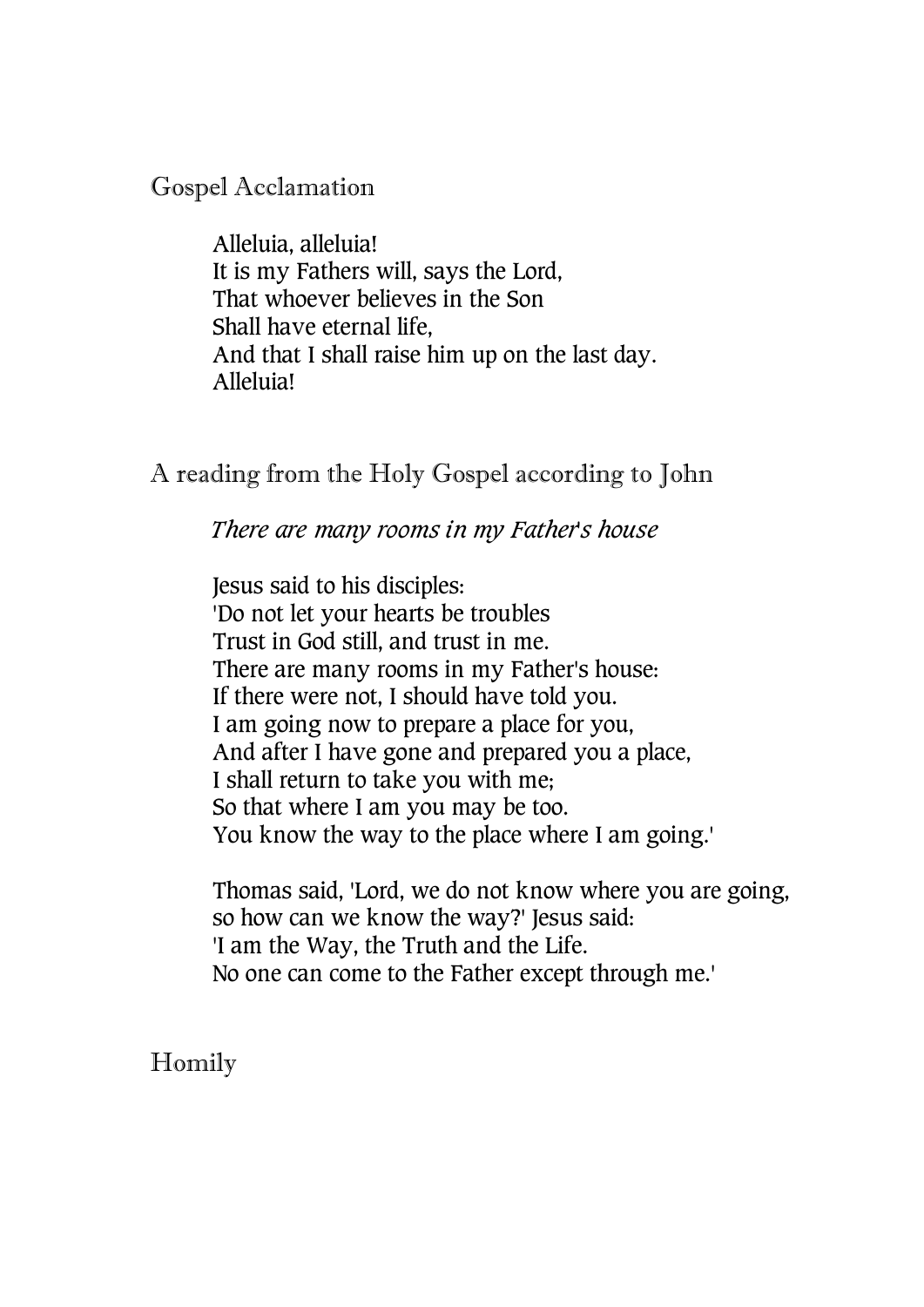Bidding Prayers

John received in his baptism the seed of eternal life. May he enjoy the company of saints forever.

Lord Hear Us

*Lord Graciously Hear Us*

We thank God for our wonderful Grandad for all of his love and support, We thank him for the many happy times that we have shared that will stay in our hearts forever.

Lord Hear Us

*Lord Graciously Hear Us*

Let us pray for the Brennan Family and friends and grant them strength in faith and pray that the Lord may console them in their hour of need.

Lord Hear Us

*Lord Graciously Hear Us*

Let us pray for all here today and find comfort in prayer as we say goodbye to John.

Lord Hear Us

*Lord Graciously Hear Us*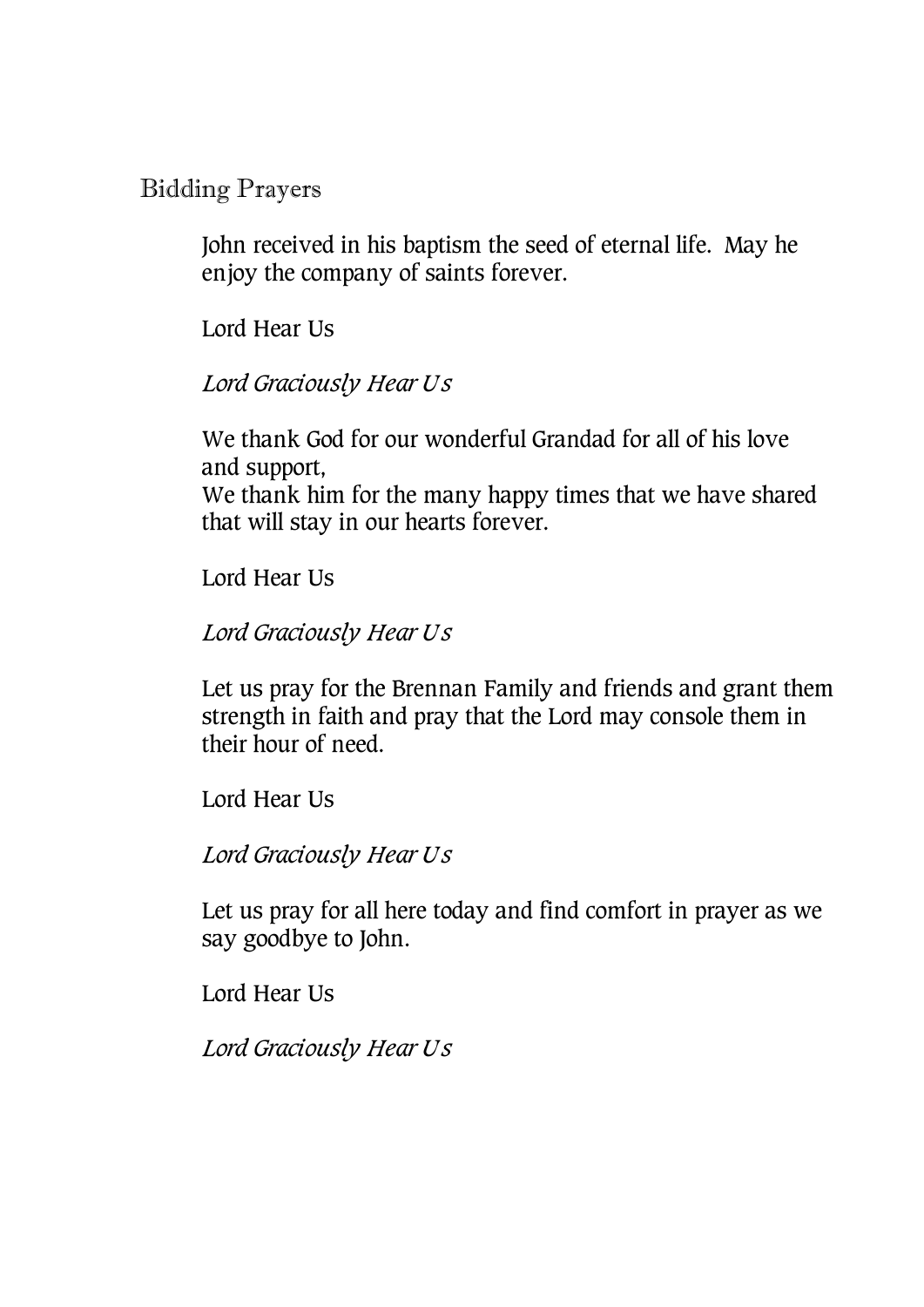#### Offertory Hymn

Amazing grace! How sweet the sound that saved a wretch like me. I once was lost, but now I'm found, Was blind, but now I see.

'Twas grace that taught my heart to fear, And grace my fears relieved. How precious did that grace appear The hour I first believed.

Through many dangers, toils and snares I have already come. 'Tis grace that brought me safe thus far, And grace will lead me home.

The Lord has promised good to me, His word my hope secures. He will my shield and portion be As long as life endures.

Yes, when this heart and flesh shall fail, And mortal life shall cease, I shall possess within the vale A veil of joy and peace.

When we've been there a thousand years, Bright shining as the sun, We've no less days to sing God's praise, Than when we first begun.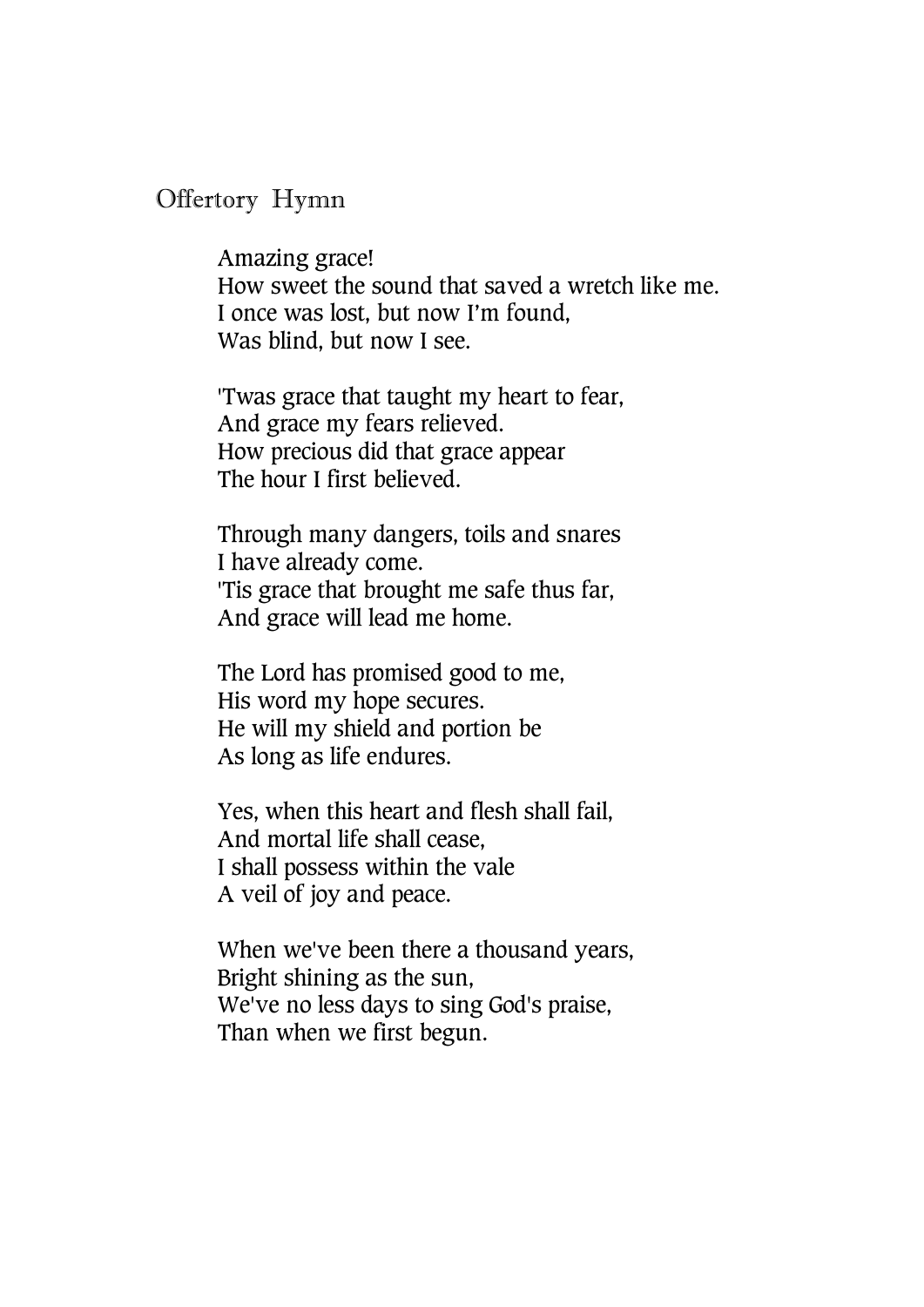### Communion Hymn

- The Old Rugged Cross (Solo)

Eulogy

Recessional

- Cottage by The Lee